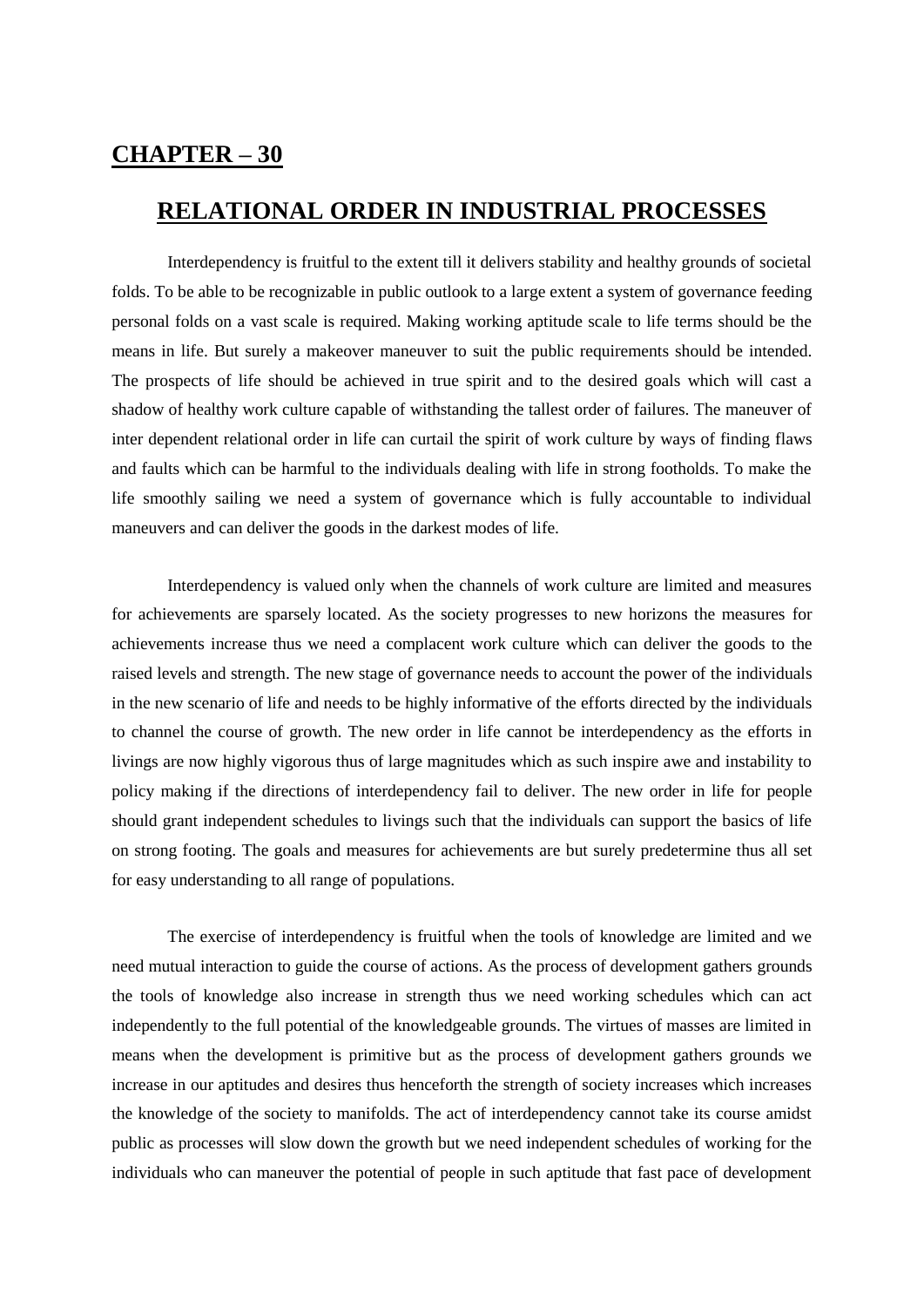takes place. The domain of knowledge is now wide open but we need to harness the potential of growth in improved developmental scenario for the welfare of the society. The public clause of welfare can be insured only when there is complete accountability to all processes in new horizons such that we inculcate a work culture which is highly stable and rewarding. The relational order in new scenario is all set to take shape which will cast a shadow of growth levels which are wide ranging and also makes the processes highly stable thus rewarding. This new relational order surely needs to act independently in all forefronts for due respectability and easy extensions into the public mode in an efficient aptitude.

To be able to be recognizable to large extent we need a system of governance which feeds the personal folds of life on a vast scale and makes the entire processes systematic. The possibility of growth in the new scenario is directed by the system of governance but still to be able to be recognizable to large extent the individual needs the working aptitudes scale to terms in life. The work culture will manifest the working to the true potential if the terms in life for workings are scaled to the true aptitudes and to the desired goals. The process of scaling the working aptitudes to life terms should come true on the aspirations of the people. The domain of governance is now wide ranging which has the potential to mark the generosity of the masses. The possibilities of development are now to be explored in wide aptitudes such that we cater to the true potential of the mankind. The forefronts of interdependency are no longer of values as the masses have reached a stage of self sufficiency on individual terms. The interdependent relational order is of no avail but now we require independent schedules of working for individuals which can support the livings of the masses on long terms and to a wide scale.

We have featured the requirements of society when development is in clause as primitive and when the development is progressive at a fast pace. Interdependency comes into effect only when the requirements of the society are limited and not of much value. The relational order of independent schedules is required when the processes need to be directed at a fast pace and there are vast avenues of development open in public. The relational order in the progressive environments gets its footholds in such virtues that there is worth of every effort made by an individual thus there is complete accountability of fore features of law and legality of developmental processes. The need to certify the growth and provide true justice to the instigators of successful growth we need a relational order to certify the efforts of these individuals. The relational order in industrial processes thus are to be located into the footholds as providing complete safety to monetary values and granting virtues which can manifest as more growth for all of the people.

As growth increases we need to be more accountable and responsible in terms of directions to the industrial processes. The relational order henceforth features of independent schedules which are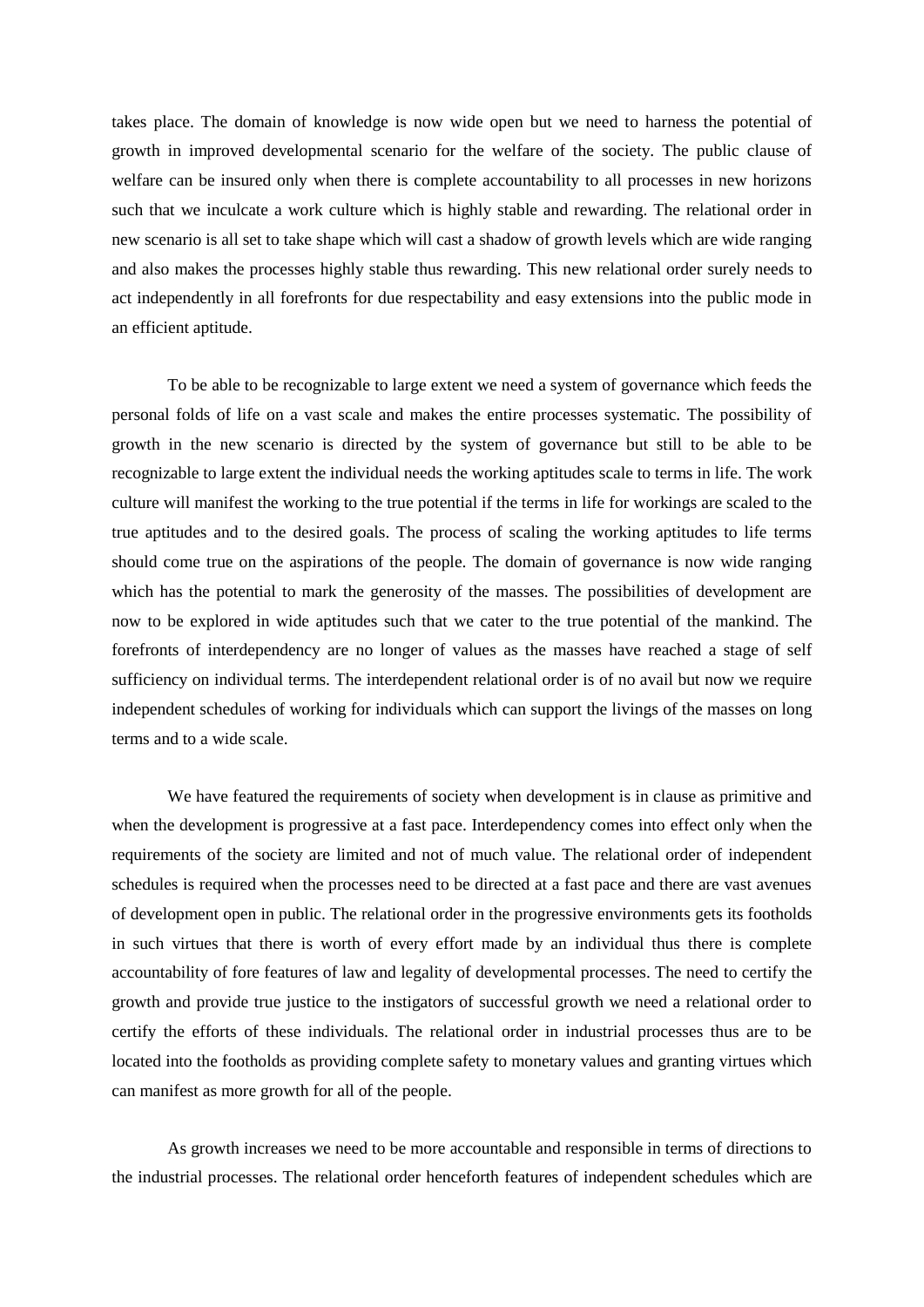now to be maneuvered on an individual basis such that the processes yield to the set terms and goals. The measures for achievements are to be located into the virtues among people as a process of growth and thus certify the order of development as fully commensurate with welfare state policy for the masses. The individual actions should be fully accountable and should be responsible for all directions to industrial processes. The interdependent relational order now has no value thus all individuals have independent schedules which are to be harnessed to the full potential. The order of interdependency is required when there are limited resources while independent relational order takes into account prevalence of ample monetary resources. The prospects are now to be seen in exploiting the full potential of the individuals to deliver the goods for the organization.

Relational order of interdependency is harmful in a way that it incorporates voices which are awry and wayward thus are not pertaining to the goals hence not accountable to the management of the organization. The scientific temper of work culture demands we reduce the emotive features of development which will reduce waywardness to developmental policies. The scientific temper will come into effectiveness when the people are adapted to values in life and follow needs as essential ingredients not as an item of luxury. Thus growth levels under these environments can be directed by scientific temper and will yield to desired goals. The prospects of growth if they are wayward can never be made systematic thus we require an order which is systematic. The relational order thus is required to be systematic as wayward clauses cannot lead their way to wide ranges of people. The relational order thus needs to be independent to the extent as far as possible or be made independent as the clause of wayward prospects has no root of legitimacy to developmental process. Moreover independent schedules to the public will harness their potential to the true values inculcated by their society and pave the way for systematic processes into the public.

Relational order in industrial processes needs to harness the modern ways of living. The modern ways of life are always engrossed in progress and expansion. Progress may be large yet expansion may fall short. The relational order under these circumstances should be ensured by advocating principles which bridges the gap between source and destinations. Thus the relational order should value the purpose of interdependency to the extent that they ensure wide categorization of developmental prospects. The ensuing commands in relations should develop work culture which can manifest virtuous folds for the people thus can bring about modesty in working by raising a ray of hope in the work culture. The inter dependency should be limited to the extent that all workouts are finalized as policy perspectives and next independently ensure commands for the workers and staff to gear the economic prospective of the organization.

Relational order should be highly informative of the class and attributes of regions where the organization has footholds. The paradigm of development should unfold as those regions which will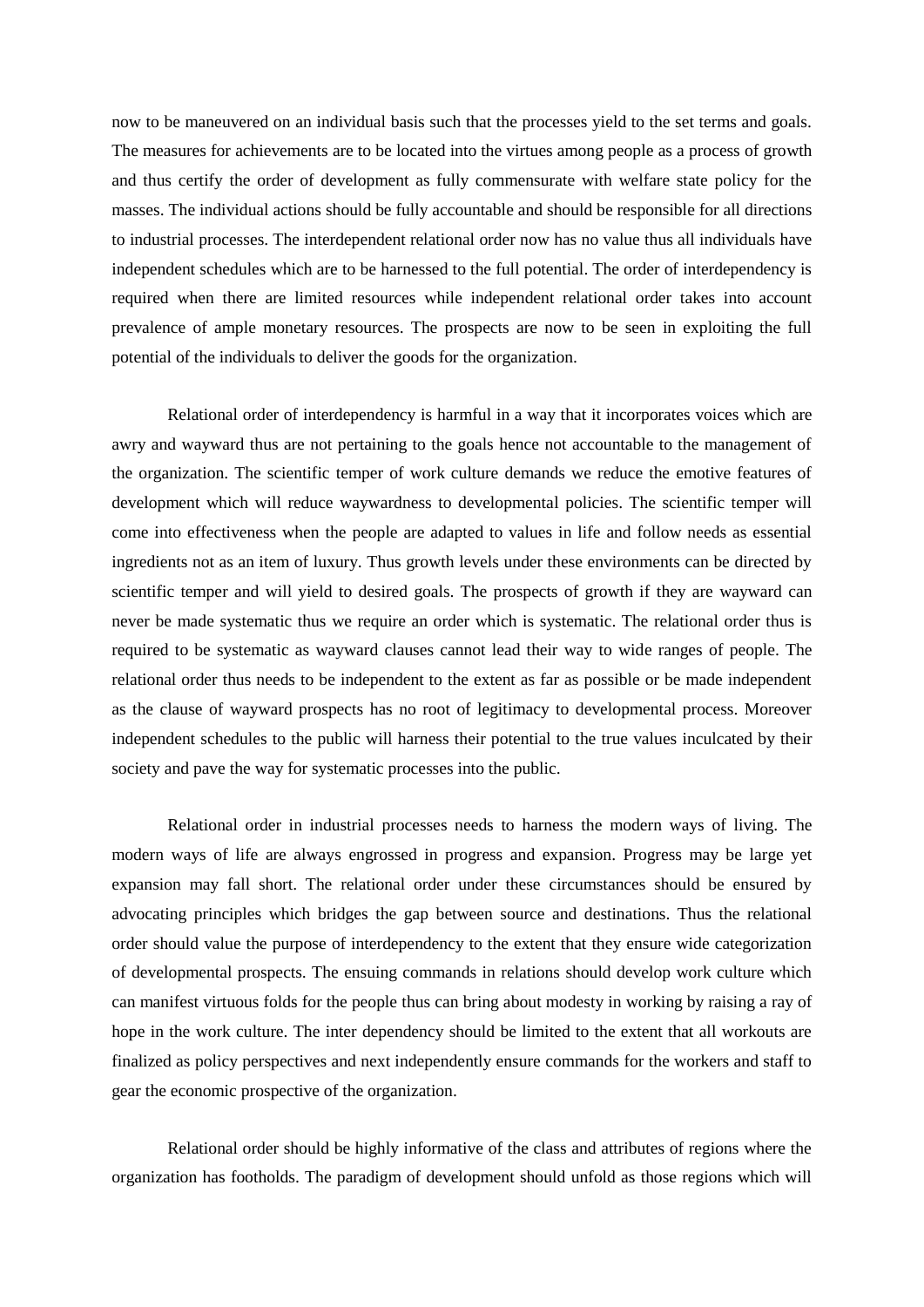get transform in a decade or two can ensure modesty in working attires thus can be made systematic to large extent. The efforts of growth forecasting will grant independent schedules to the working staff thus will ensure complete safety to work culture. The domain of work culture thus can be made totally independent in working if the entire range of regions can be made systematic.

Progressive levels are achieved as shortcoming of the developmental fronts. For progress to be achieved in real domain we need to dedicate to such work culture which enhances the performance of all. Progress on technical front or business front will lead only by being virtuous to personal folds. Relational order of inter dependency can be an impediment in achieving cherished goals. To be identifiable in real domain with perpetual work culture we need to express ourselves freely and bluntly. Blunt talk will add more feathers than false biased grounds. So progress will be more effective if work culture expresses itself freely and more effectively. More prescriptions of bluntness in society will delve the affairs of people to large unseen forefronts. Progress in general has to make a dent in the system to itch out the best of human being and lay proper grounds of unseen forefronts which will provide nexus to stability and continuity.

As argued earlier the relational order is dictated by the clause of interdependency which in turn is linked with perspectives of virtues in the public. The potential to harness the virtues of the people will dictate the relational order of interdependency in industrial processes. Thus to say that if virtues are on wide scale and are in plenty the attributes of relational order are meant to be highly independent to direct the course of development and vice versa. The degree of interdependency can be reduced if the procedures of development can be made fully systematic to the nature of the regions such that the output of industrial processes is in expected results.

Relational order has its roots in prosperous grounds which sets the virtues of the masses to adopt the technical modes of development. Thus to say the geography and demographic distributions lay course to relational orders in the industrial processes. The manifestation of the relational order is to be seen in concrete terms such that we ensure complete safety to public works. The order of transition in the modes of marketing to public recourses is to be ensured by the degree of richness and demographic figures such as of employment levels, the standard of livings and various other factors which are prosperous grounds of the region. The manifestation of marketing to public resources is to be ensured as large chunk of resources which can lay course to all round development and at the same time ensure complete safety to public works. The public needs are safety of money, proper channelization of resources, the virtues of development for the cause of all of the people and various other reasons which super impose on each other to ensure complete safety to work culture. Relational order is thus a dictate of prosperous grounds with amount of smoothness it would associate in the progressive folds.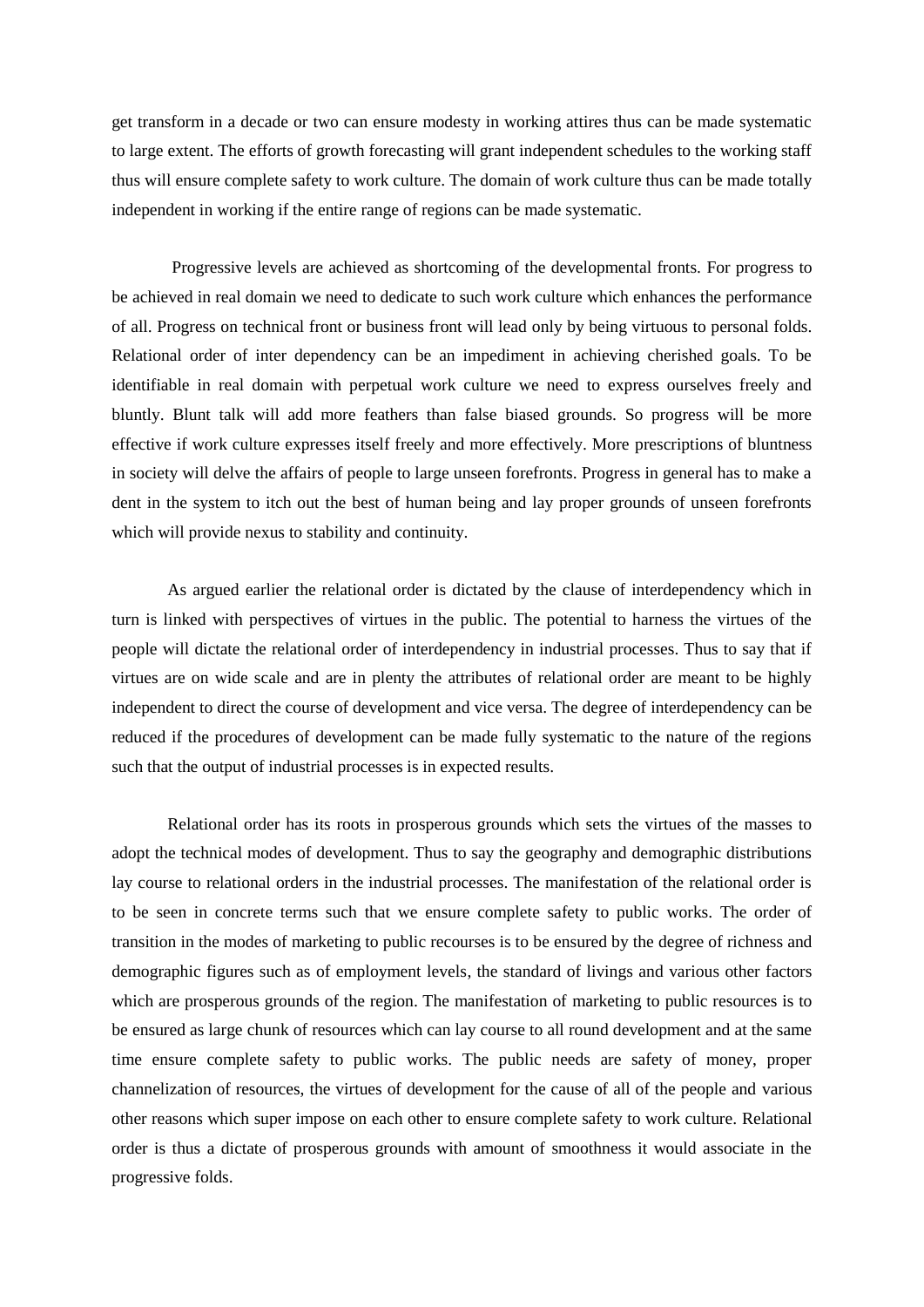The physical outlay of prescriptions to reduce the relational order of interdependency is to be seen in market manifestations of distributions. Market outlay transformations are required to reduce monopolistic attitudes and at the same time provide access to other range of masses who are yet infants in the process of development. The technological outfits of computer works can help to lay course to these viable sources of development. The market manifestations in highly developed regions require large scale outlook of resources such that we utilize the monetary resources in an optimum fashion. Large scale outfits of resources will direct the course of development in easy terms such that we serve the fundamental axioms of development which are quality outlook to industrial processes or raising the ticket of accumulated provisions to life for more safety to public and household works.

If we market the product in a new way by enlarged outfits or resources we provide access to those customers who are yet infants in industrial processes. The new strategies can serve the customers with a wide range of products with suitable choices such that we provide resource to wide ranges of aptitude with quality features. The new way of marketing can incorporate the reducing of relational orders such that the customer gets access to the products directly and channels the course of actions independently thus reducing the failure of emotive grounds. The access to large outfits will reduce the burden of customers to locate sources which can provide recourse to their needs.

The adaptability and suitability of the large outfits are to be located into the characteristics of the regions such that we adhere to the basic principle of provisions of profits from large recourses of developmental processes. The outfits thus should be a provision of stable recourses to life which will provide fruits to the level that it dictates complete safety to public works. The regions which are systematic in procedures and abide by lawful recourses are best fit to adopt the large outfits of distribution of products such that the demographic features of the region will cater to the needs of the developmental folds of all of the populations. Prosperous grounds can then be prescribed for all of the populations such that we manifest the goals of development in desired forms.

The purpose of reducing relational order of interdependency is to be traced into the propensity for achievements in life. The stark populations work for interdependency for self feeding while active populations work for achievements with independent schedules. The requirements for reducing relational order of interdependency are to be located into developing quality outlook to the terms in life. The process of quality terms demands prosperous grounds to channel the course of life in any of the domain of living. The quality terms in industrial processes demand prosperous grounds to channel the course of expertise in their folds. The grounds of quality are thus realizable only by reducing relational order of interdependency such that the individual can cast his interests for his benefits and provide a sustainable recourse to life. The quality terms in life are feasible recourses to intellectuals who can value the work culture to the desired levels if they sustain quality in their life. The quality